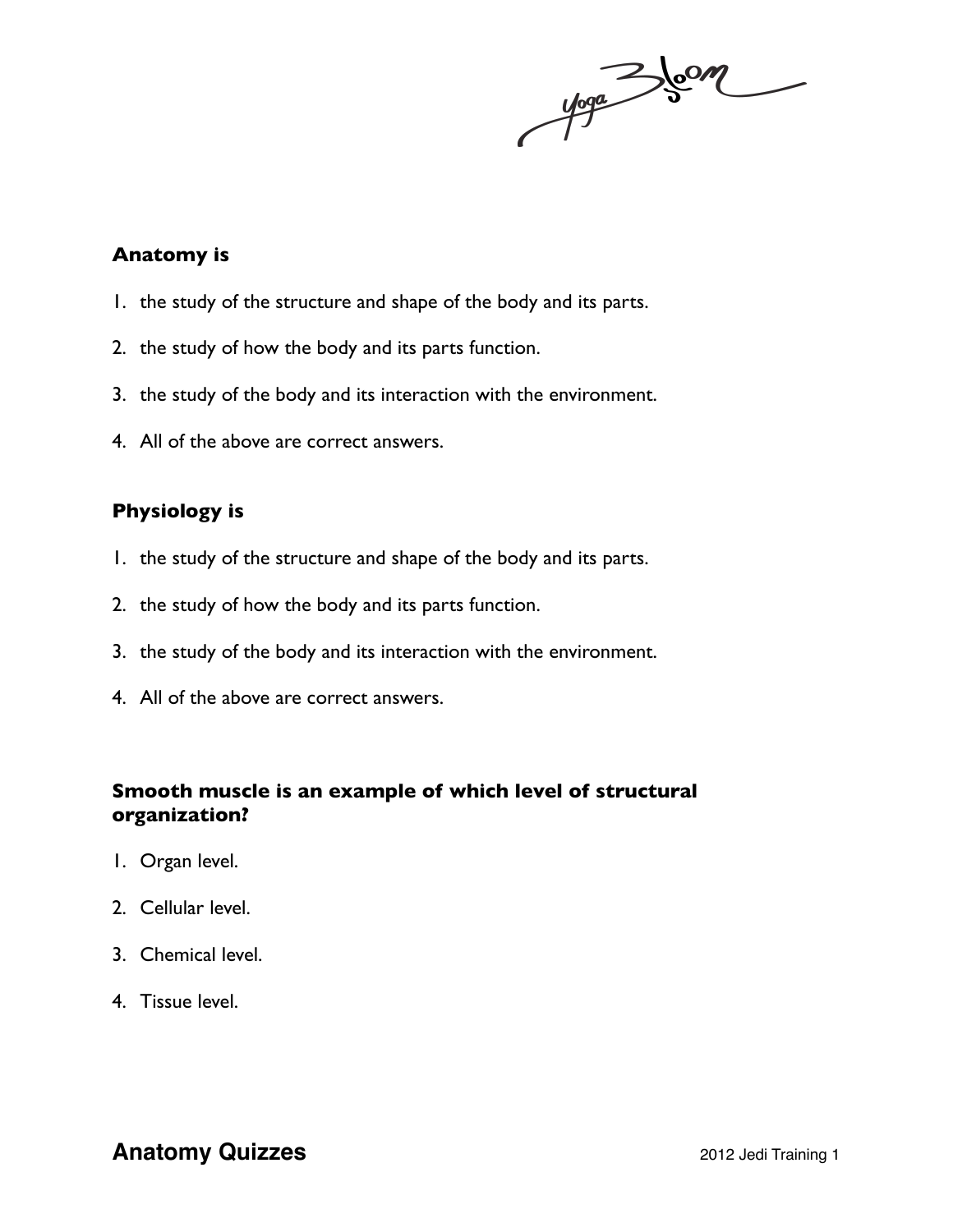#### **Anatomical Planes & Body Cavities Quiz**

#### **The plane that divides the body into superior and inferior portion is the**

- **1.** sagittal plane
- **2.** transverse plane
- 3. oblique plane
- 4. frontal plane

### **The \_\_\_\_\_\_ plane divides the body into right and left halves.**

- **1.** transverse
- **2.** sagittal
- **3.** coronal
- **4.** oblique
- **5.** para-sagittal

### **The abdominopelvic cavity is \_\_\_\_\_ to the diaphragm.**

- **1.** Superior
- **2.** Inferior
- **3.** Contralateral
- **4.** Ipsilateral

#### **The cranial cavity contains the**

- **1.** Spinal cord
- **2.** Liver
- **3.** Uterus
- **4.** Kidneys
- **5.** None of the above

# **Anatomy Quizzes 2012 Jedi Training 1**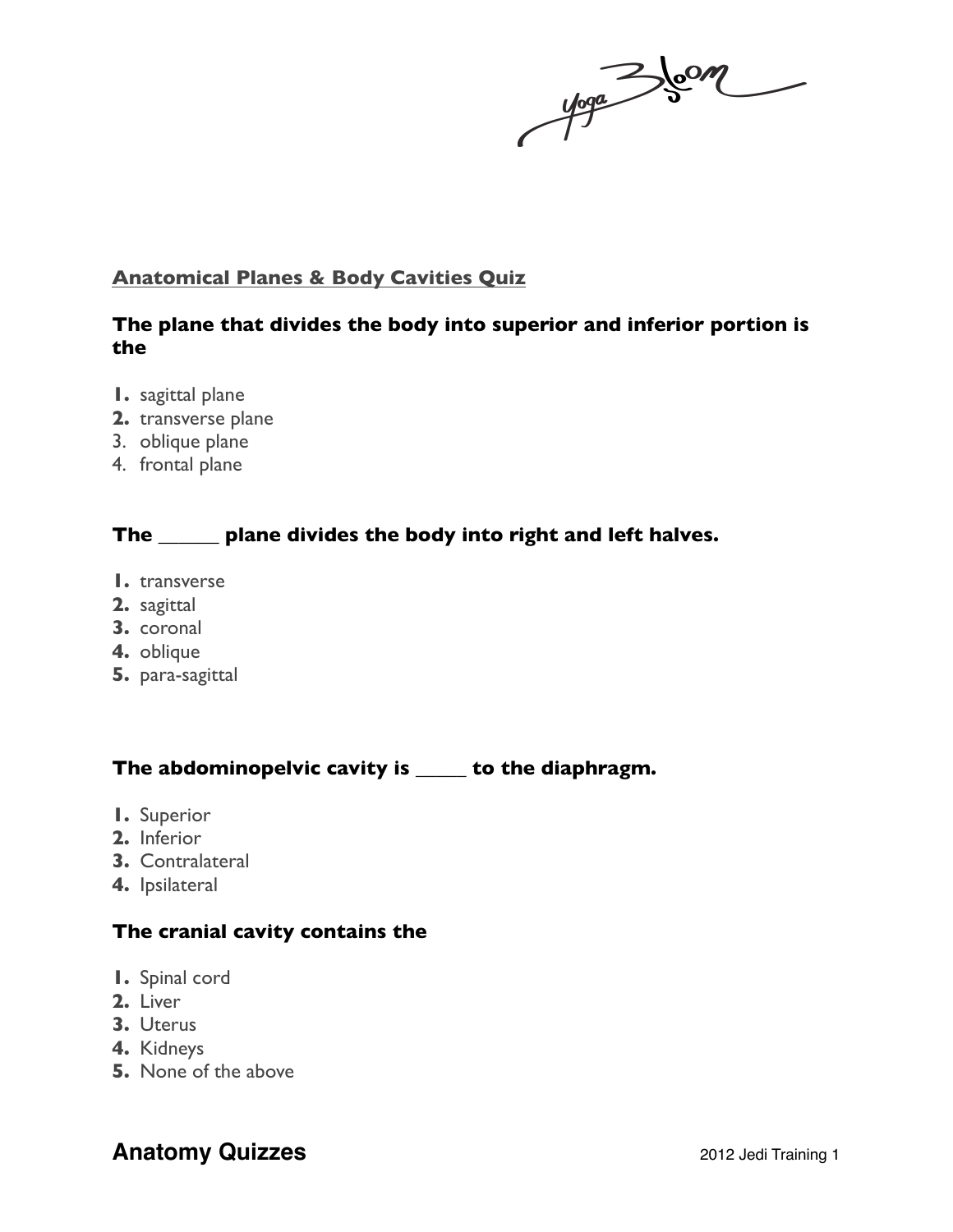$\frac{1}{\sqrt{2\pi}}\int_{0}^{\infty}$ 

#### **The only plane that can divide the body into equal halves is the**

- **1.** frontal (coronal) plane
- **2.** oblique plane
- **3.** midsagittal plane
- **4.** transverse plane

#### **The cavity surrounded by the rib cage and bounded inferiorly by the diaphragm is the**

- **1.** mediastinum
- **2.** pericardial cavity
- **3.** thorax
- **4.** abdomen
- **5.** pelvic cavity

#### **The lungs are separated by the**

- **1.** mediastinum
- **2.** diaphragm
- **3.** pelvic cavity
- **4.** mesenteries

### **The \_\_\_\_\_\_\_\_\_\_ plane divides the body into anterior and posterior.**

- **1.** Coronal
- **2.** Transverse
- **3.** Sagittal

## **Anatomy Quizzes 2012 Jedi Training 1**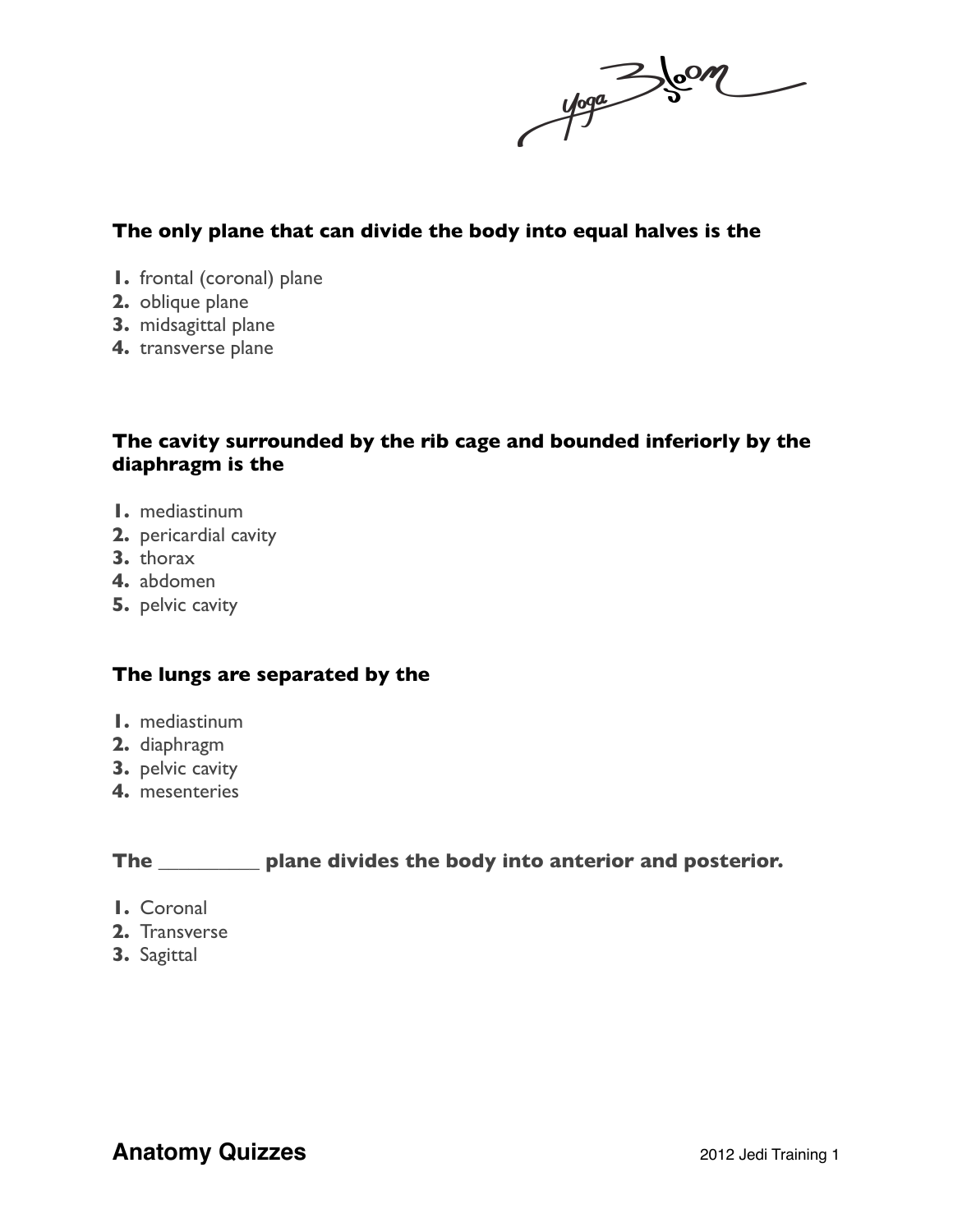yoga 3 Jean

## *Please fill in Term based on Definition and Anatomical Planes*

| Definition                                                                                                | Term | <b>Anatomical Plane</b> |
|-----------------------------------------------------------------------------------------------------------|------|-------------------------|
| Motion of joint which<br>increases joint's angle from<br>anatomical position.                             |      | Sagittal                |
| Motion of joint which<br>decreases joint's angle from<br>anatomical position.<br>Movement toward midline. |      | Frontal                 |
| <b>Combination movement</b><br>from all 3 anatomical planes.                                              |      | <b>Triaxial</b>         |
| Extension of ankle joint<br>(toes move inferiorly from<br>anatomical position).                           |      | Sagittal                |
| Medial movement of plantar<br>surface of foot.                                                            |      | Frontal                 |
| Motion that rotates joint<br>away from midline of body.                                                   |      | <b>Transverse</b>       |
| Motion of joint which<br>reduces joint's angle from<br>anatomical position.                               |      | Sagittal                |
| Flexion of ankle joint (toes<br>move superiorly from<br>anatomical position).                             |      | Sagittal                |
| Motion that rotates joint<br>toward midline of body.                                                      |      | <b>Transverse</b>       |
| Extension when joint's angle<br>exceeds angle from<br>anatomical position.                                |      | Sagittal                |
| Lateral movement of plantar<br>surface of foot.                                                           |      | Frontal                 |